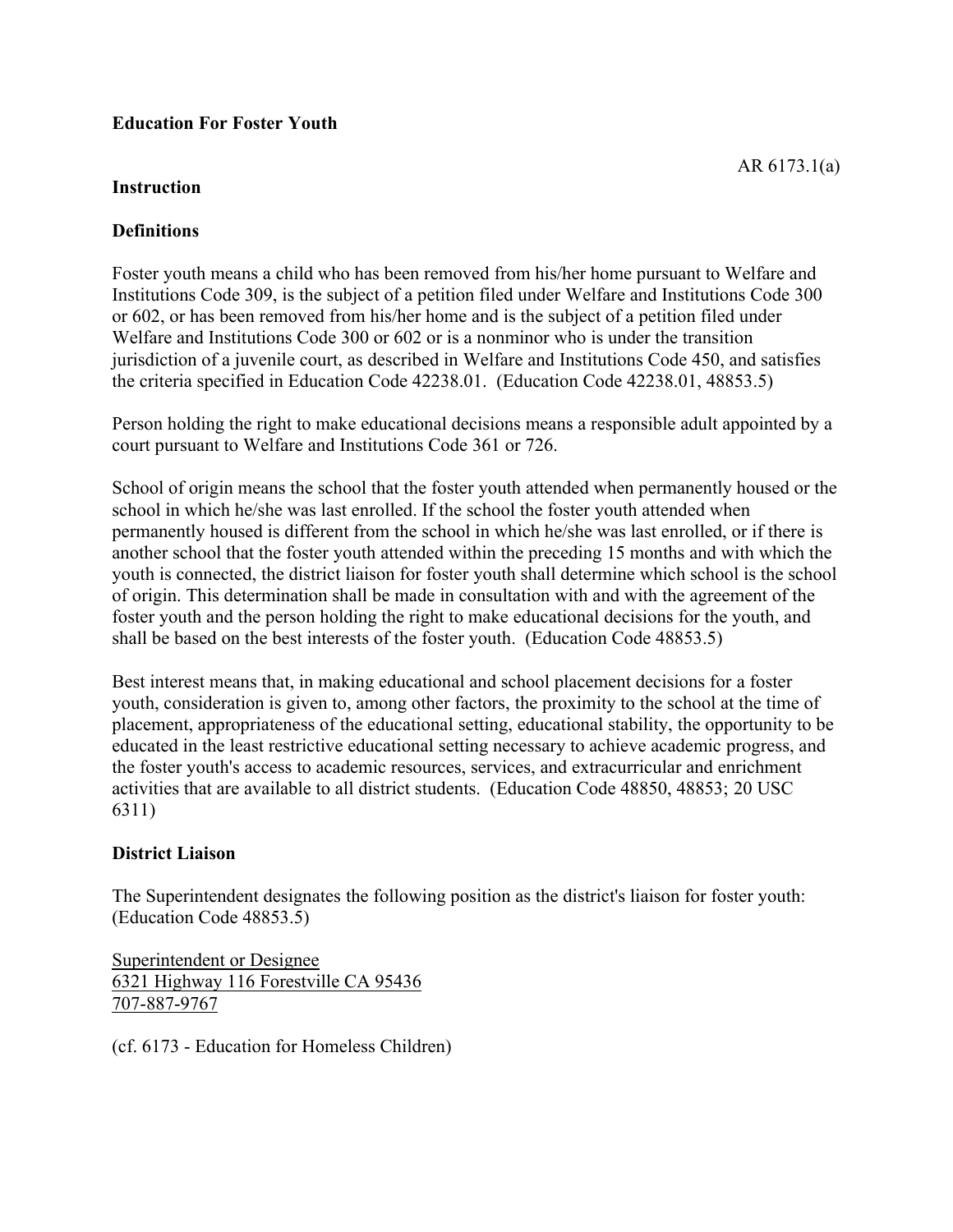The liaison for foster youth shall:

1. Ensure and facilitate the proper educational placement, enrollment in school, and checkout from school of students in foster care (Education Code 48853.5)

2. Ensure proper transfer of credits, records, and grades when students in foster care transfer from one school to another or from one district to another (Education Code 48645.5, 48853.5)

When a student in foster care is enrolling in a district school, the liaison shall contact the school last attended by the student to obtain, within two business days, all academic and other records. When a foster youth is transferring to a new school, the liaison shall provide the student's records to the new school within two business days of receiving the new school's request. (Education Code 48853.5)

(cf. 5125 - Student Records) (cf. 6146.3 - Reciprocity of Academic Credit)

3. When required by law, notify the foster youth's attorney and the representative of the appropriate county child welfare agency when the foster youth is undergoing any expulsion or other disciplinary proceeding, including a manifestation determination prior to a change in the foster youth's placement when he/she is a student with a disability. (Education Code 48853.5, 48911, 48915.5, 48918.1)

(cf. 5144.1 - Suspension and Expulsion/Due Process)

(cf. 5144.2 - Suspension and Expulsion/Due Process (Students with Disabilities))

(cf. 6159.4 - Behavioral Interventions for Special Education Students)

4. As needed, make appropriate referrals to ensure that students in foster care receive necessary special education services and services under Section 504 of the federal Rehabilitation Act of 1973

(cf. 6164.4 - Identification and Evaluation of Individuals for Special Education) (cf. 6164.6 - Identification and Education Under Section 504)

5. As needed, ensure that students in foster care receive appropriate school-based services, such as counseling and health services, supplemental instruction, and after-school services

(cf. 5141.6 - School Health Services)

(cf. 5148.2 - Before/After School Programs)

(cf. 6164.2 - Guidance/Counseling Services)

(cf. 6172 - Gifted and Talented Student Program)

(cf. 6174 - Education for English Learners)

(cf. 6177 - Summer Learning Programs)

(cf. 6179 - Supplemental Instruction)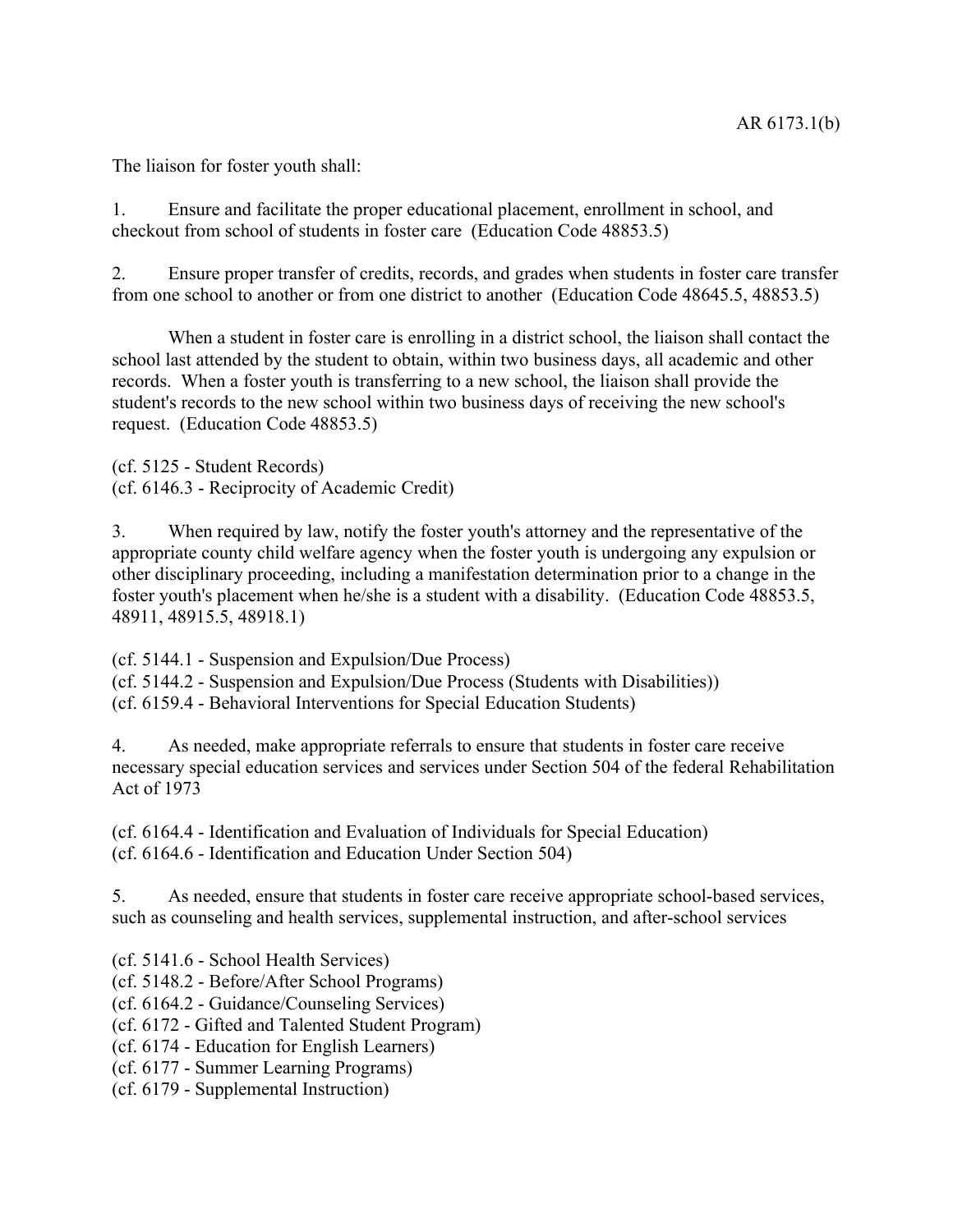6. Develop protocols and procedures for creating awareness for district staff, including principals, school registrars, and attendance clerks, of the requirements for the proper enrollment, placement, and transfer of foster youth

(cf. 4131 - Staff Development) (cf. 4231 - Staff Development) (cf. 4331 - Staff Development)

7. Collaborate with the county office of education, county placing agency, county child welfare agency, county probation department, juvenile court, and other appropriate agencies to help coordinate services for the district's foster youth

(cf. 1400 - Relations Between Other Governmental Agencies and the Schools) (cf. 5113.1 - Chronic Absence and Truancy)

8. Monitor the educational progress of foster youth and provide reports to the Superintendent or designee and the Governing Board based on indicators identified in the district's local control and accountability plan

(cf. 0460 - Local Control and Accountability Plan)

The Superintendent or designee shall regularly monitor the caseload of the liaison, as well as his/her additional duties outside of the foster youth program, to determine whether adequate time and resources are available to meet the needs of foster youth in the district.

# **Enrollment**

A student placed in a licensed children's institution or foster family home within the district shall attend programs operated by the district unless one of the following circumstances applies: (Education Code 48853, 48853.5)

1. The student has an individualized education program requiring placement in a nonpublic, nonsectarian school or agency or in another local educational agency.

(cf. 6159 - Individualized Education Program) (cf. 6159.2 - Nonpublic, Nonsectarian School and Agency Services for Special Education)

2. The parent/guardian or other person holding the right to make educational decisions for the student determines that it is in the best interest of the student to be placed in another education program and submits a written statement to the district indicating that determination and that he/she is aware of the following:

a. The student has a right to attend a regular public school in the least restrictive environment.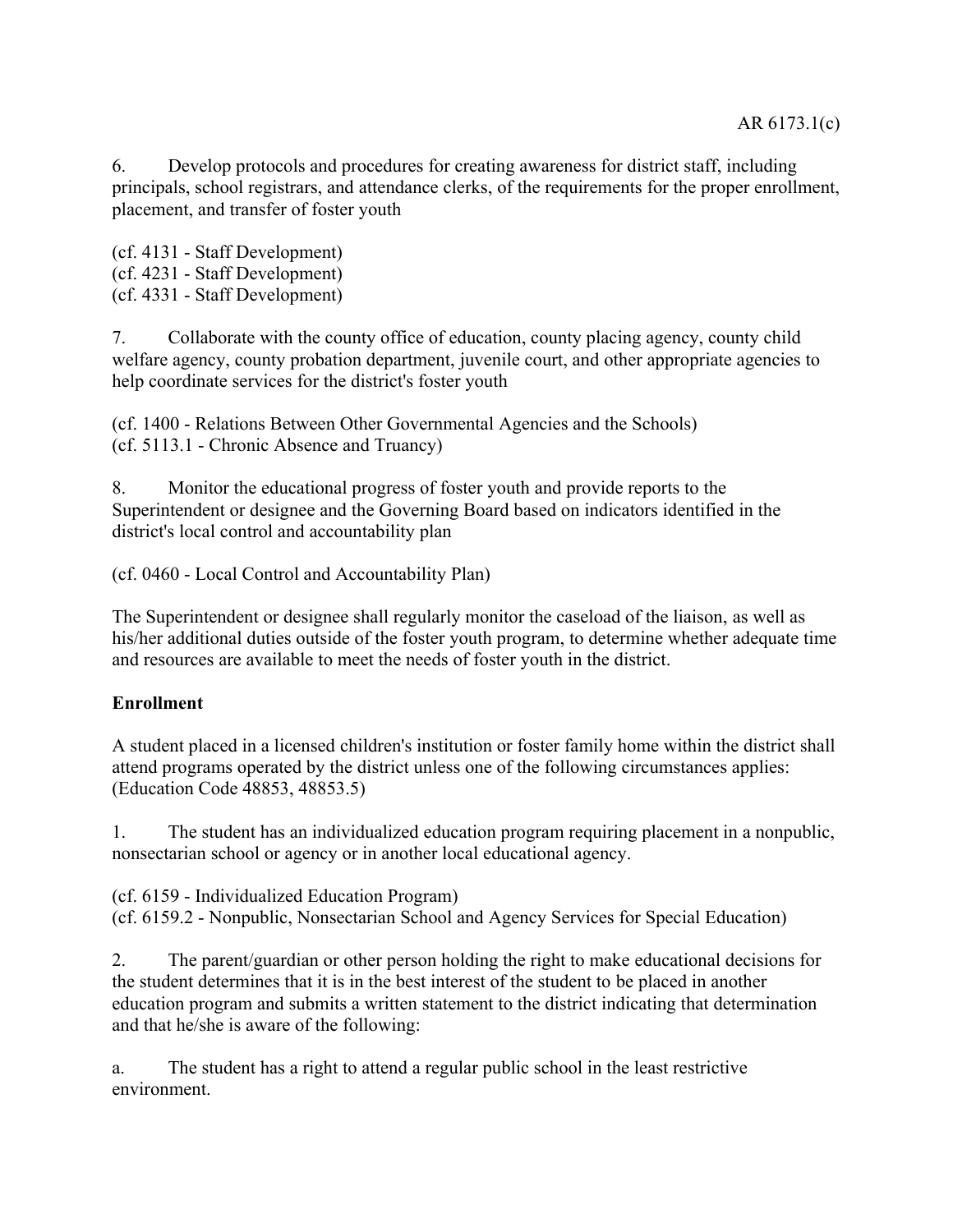b. The alternate education program is a special education program, if applicable.

c. The decision to unilaterally remove the student from the district school and to place him/her in an alternate education program may not be financed by the district.

d. Any attempt to seek reimbursement for the alternate education program may be at the expense of the parent/guardian or other person holding the right to make educational decisions for the student.

(cf. 5116.1 - Intradistrict Open Enrollment)

(cf. 5117 - Interdistrict Attendance)

(cf. 6159.3 - Appointment of Surrogate Parent for Special Education Students)

3. At the initial placement or any subsequent change in placement, the student exercises his/her right to continue in his/her school of origin, as defined above.

a. The student may continue in the school of origin for the duration of the court's jurisdiction.

b. If the court's jurisdiction over a grade K-8 student is terminated prior to the end of a school year, the student may continue in his/her school of origin for the remainder of the school year.

c. If the court's jurisdiction is terminated while the student is in high school, the student may continue in his/her school of origin until he/she graduates.

d. If the student is transitioning between school grade levels, he/she shall be allowed to continue in the district of origin in the same attendance area to provide him/her the benefit of matriculating with his/her peers in accordance with the established feeder patterns of school districts. A student who is transitioning to a middle school or high school shall be allowed to enroll in the school designated for matriculation in another school district.

The district liaison may, in consultation with and with the agreement of the foster youth and the person holding the right to make educational decisions for the youth, recommend that the youth's right to attend the school of origin be waived and he/she be enrolled in any school that students living in the attendance area in which the foster youth resides are eligible to attend. All decisions shall be made in accordance with the foster youth's best interests. (Education Code 48853.5)

Prior to making any recommendation to move a foster youth from his/her school of origin, the liaison shall provide the youth and the person holding the right to make educational decisions for the youth with a written explanation of the basis for the recommendation and how the recommendation serves the youth's best interests. (Education Code 48853.5)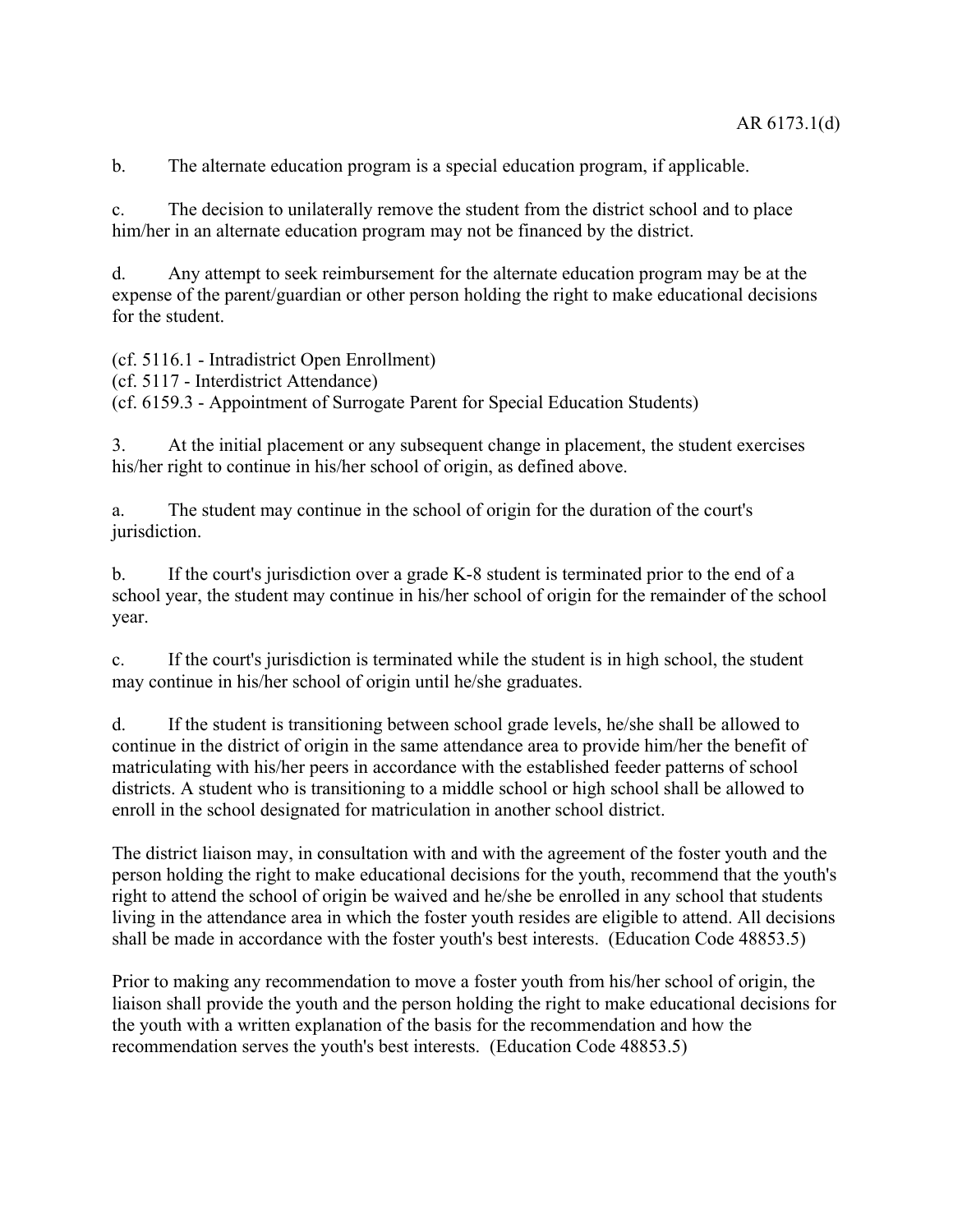The role of the liaison shall be advisory with respect to placement decisions and determination of the school of origin. (Education Code 48853.5)

If the liaison, in consultation with the foster youth and the person holding the right to make educational decisions for the foster youth, agrees that the best interests of the youth would be served by his/her transfer to a school other than the school of origin, the principal or designee of the new school shall immediately enroll the foster youth. The foster youth shall be immediately enrolled even if he/she: (Education Code 48853.5)

1. Has outstanding fees, fines, textbooks, or other items or monies due to the school last attended

(cf. 5125.2 - Withholding Grades, Diploma or Transcripts)

2. Does not have clothing normally required by the school, such as school uniforms

(cf. 5132 - Dress and Grooming)

3. Is unable to produce records normally required for enrollment, such as previous academic records, proof of residency, and medical records, including, but not limited to, immunization records or other documentation

(cf. 5111.1 - District Residency) (cf. 5141.26 - Tuberculosis Testing) (cf. 5141.31 - Immunizations) (cf. 5141.32 - Health Screening for School Entry)

If the foster youth or a person holding the right to make educational decisions for the foster youth disagrees with the liaison's enrollment recommendation, he/she may appeal to the Superintendent. The Superintendent shall make a determination within 30 calendar days of receipt of the appeal. Within 30 calendar days of receipt of the Superintendent's decision, the parent/guardian or foster youth may appeal that decision to the Board. The Board shall consider the issue at its next regularly scheduled meeting. The Board's decision shall be final.

(cf. 9320 - Meetings and Notices)

If any dispute arises regarding the request of a foster youth to remain in the school of origin, the youth has the right to remain in the school of origin pending resolution of the dispute. (Education Code 48853.5)

#### **Transportation**

The Superintendent or designee shall collaborate with the local child welfare agency to determine how transportation will be provided, arranged, and funded in a cost-effective manner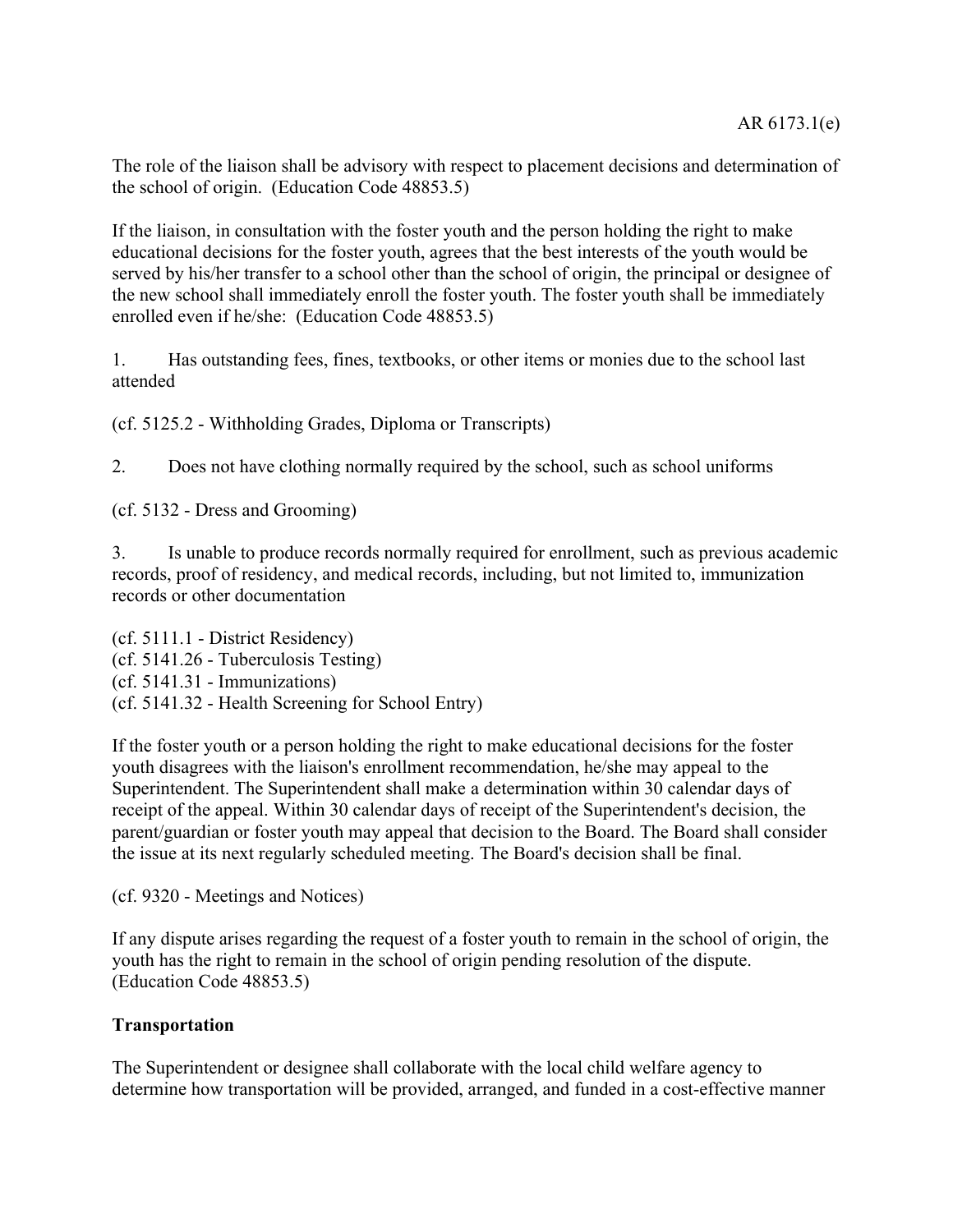to enable foster youth to remain in their school of origin, for the duration of their time in foster care, when it is in their best interest to do so. Such transportation costs may be paid by either the child welfare agency or the district, or shared by both. (20 USC 6312)

(cf. 3540 - Transportation) (cf. 3541 - Transportation Routes and Services)

# **Effect of Absences on Grades**

The grades of a student in foster care shall not be lowered for any absence from school that is due to either of the following circumstances: (Education Code 49069.5)

1. A decision by a court or placement agency to change the student's placement, in which case the student's grades shall be calculated as of the date he/she left school

2. A verified court appearance or related court-ordered activity

(cf. 5121 - Grades/Evaluation of Student Achievement)

### **Eligibility for Extracurricular Activities**

A foster youth whose residence changes pursuant to a court order or decision of a child welfare worker shall be immediately deemed to meet all residency requirements for participation in interscholastic sports or other extracurricular activities. (Education Code 48850)

(cf. 6145 - Extracurricular and Cocurricular Activities) (cf. 6145.2 - Athletic Competition)

#### **Notification and Complaints**

Information regarding the educational rights of foster youth shall be included in the annual uniform complaint procedures notification distributed to students, parents/guardians, employees, and other interested parties pursuant to 5 CCR 4622. (Education Code 48853, 48853.5, 49069.5, 51225.1, 51225.2)

(cf. 5145.6 - Parental Notifications)

Any complaint alleging that the district has not complied with requirements regarding the education of foster youth may be filed in accordance with the district's procedures in AR 1312.3 - Uniform Complaint Procedures. If the district finds merit in a complaint, the district shall provide a remedy to the affected student. A complainant not satisfied with the district's decision may appeal the decision to the California Department of Education (CDE) and shall receive a written decision regarding the appeal within 60 days of CDE's receipt of the appeal. If the CDE finds merit in an appeal, the district shall provide a remedy to the affected student. (Education